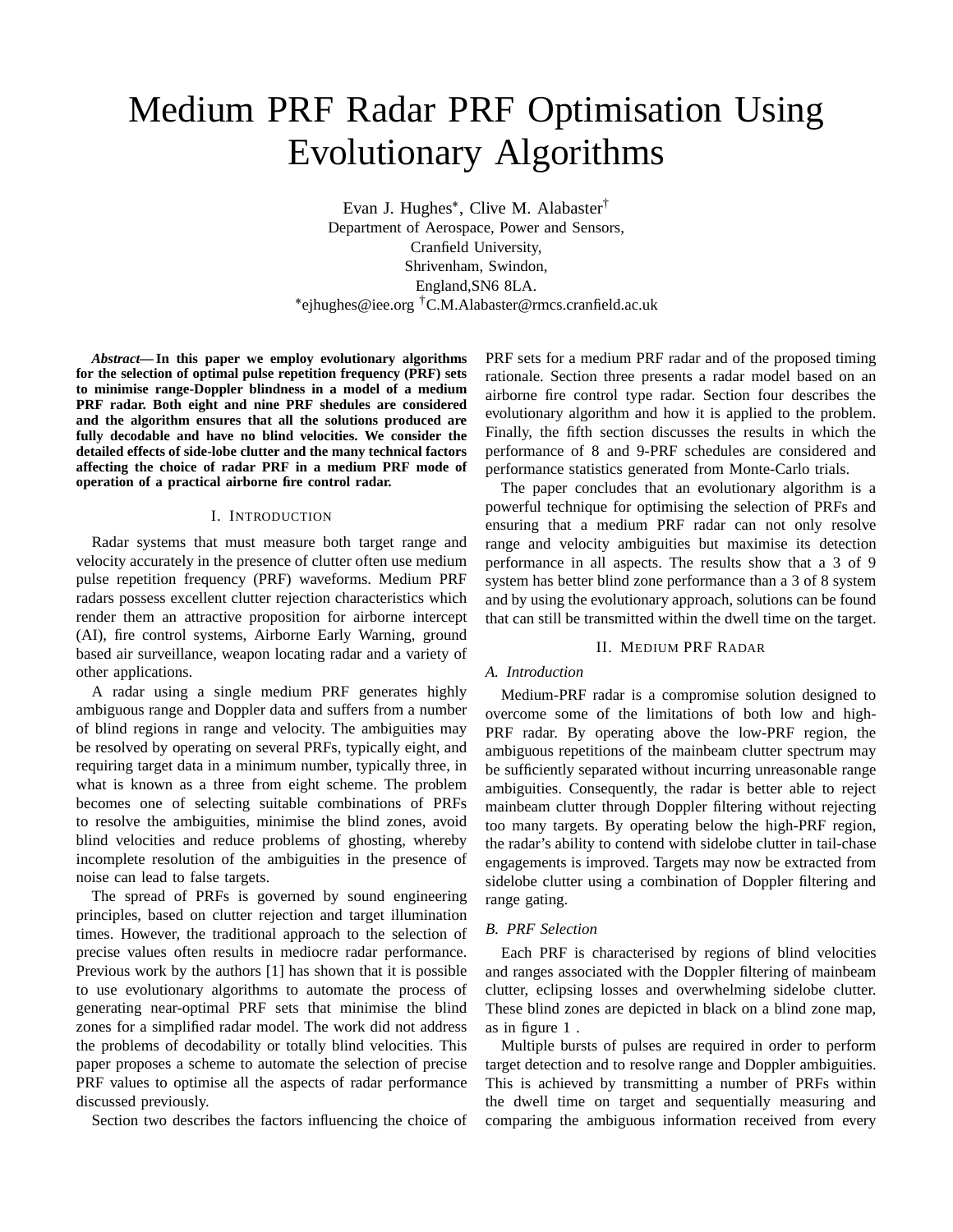

Fig. 1. Blind zones for a single, clutter limited, medium PRF waveform with PRI 67.26*µ*s

PRF. All the eight PRFs from a 3 of 8 system must be able to be transmitted within the dwell time, with each PRF burst having 64 pulses (64-point FFT) and a short period of time in which to change over PRFs.

The positions of blind zones vary with PRF, therefore, by applying suitable PRFs in a multiple-PRF detection scheme, not only may range and Doppler ambiguities be resolved, but also the blind zones may be staggered to improve target visibility. Ground clutter returns received through the antenna sidelobes may be strong enough to overwhelm weak target signals, consequently blind ranges tend to worsen with increasing range. Figure 2 illustrates its effect on a blind zone map of a 3 from 8 PRF schedule.



Fig. 2. Blind Zone Map of Target Returns for 8-PRF Schedule (2m<sup>2</sup> target)

Conventionally, three PRFs are required to be clear in range and Doppler in order to resolve range and Doppler ambiguities

and to declare a target detection. However, Simpson [2] shows that, against scintillating targets, the probability of detection is improved substantially if the number of clear PRFs is increased to four. In the blind zone map of figure 2, the black shading represents zones where fewer than three PRFs are clear and, hence, where the radar is totally blind. The grey shading represents the near-blind zones where three PRFs only are clear. White regions represent zones where four or more PRFs are clear. Figure 2 also indicates blind zones at low velocities (black vertical strip on left) and ranges (black horizontal strip at bottom of figure) which are present in all PRFs due to the clutter rejection, but their repetition, which was evident in figure 1, is now avoided.

The number of PRFs within a schedule must be selected carefully; too few and the ability to overcome range-Doppler blind zones will be hindered. With too many PRFs, then, depending on the average PRF, there may be insufficient time to transmit the entire PRF schedule within the dwell time on target. Typically, eight PRFs are employed spanning about an octave.

Because of the relatively wide bandwidths of the rejection notches, the possibility remains for a PRF schedule to be decodable and still have some rejection notch overlap; this is found to be a particular problem at the first repetitions of the ambiguous Doppler intervals. The consequences of such occurrences are bands of Doppler frequencies in which the radar is blind, or nearly blind (three PRFs clear only), at *all* ranges, thereby allowing a target to approach at a particular velocity with minimum risk of detection. This is illustrated in figure 2 which shows blindness at all ranges at a velocity of 352m/s. Nothing can be done about the rejection notches, centred on zero Hz, which blind the radar to crossing targets. However, a test for more than four (3 from 8) or five (3 from 9) rejection notches overlapping outside this region can ensure against PRF schedules being completely range-blind at other target velocities.

The selection of PRFs in a medium PRF set is therefore based on the following:

- 1) A spread of values which enable the resolution of range and velocity ambiguities,
- 2) the minimisation of blind zones,
- 3) removal of totally blind velocities,
- 4) ensuring that the duty cycle yields the desired average transmitted power,
- 5) constraints imposed by the practical issues of system timings, e.g. transmitter duty cycle giving an upper bound on the allowable PRF, and average PRI being constrained by the target illumination time [3].

The finer the timing resolution of the PRIs, the greater the number of PRIs within the search space. This in turn increases the complexity of finding an optimum PRF set but also improves the performance of that optimum solution.

Since the minimisation of blind zones is influenced by the size of the target that is anticipated with respect to the levels of sidelobe clutter rejection required, it is imperative to have a reliable model or data on the nature of the clutter. The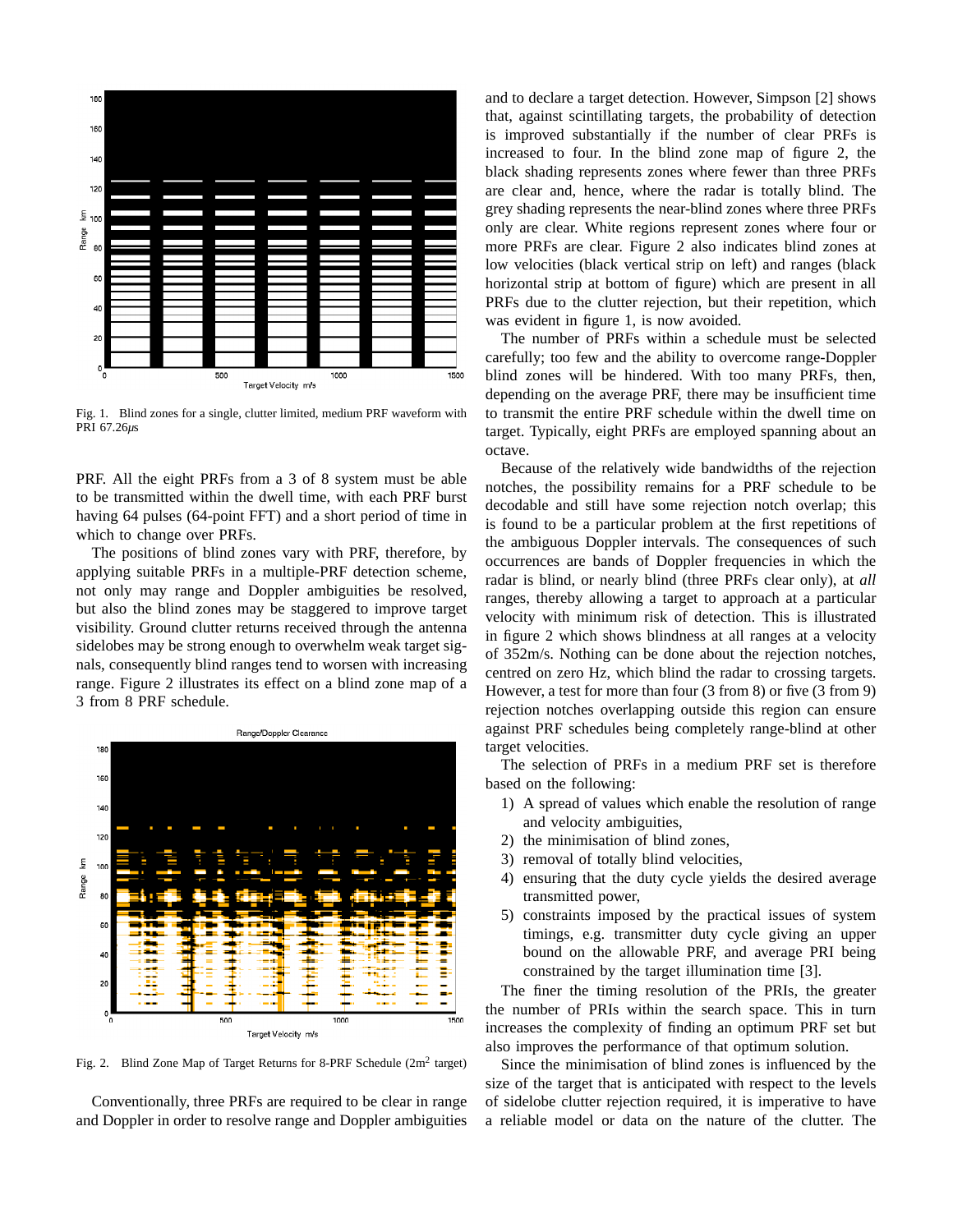exact clutter characteristics are likely to be scenario specific and so one must either operate using a PRF set appropriate to averaged conditions or optimise the PRF set dynamically. Section III-B describes the clutter model used in this work.

## *C. System Timings and Decodability*

Simpson [2] describes a scheme by which each PRI is comprised of an integer number of range cells of fixed width. The requirement for the PRI to be an integer multiple of the range cell width stems from the Chinese remainder theorem [4, Sec 17.4] which is applied conventionally for ambiguity resolution. The use of the Chinese remainder theorem highly constraints the PRF selection problem and restricts PRF selection by such a degree that little account of the minimisation of blind zones is possible. In the work by Simpson, the radar model was constrained further, leading to a reduced search space, and only allowed poor solutions to be identified [1].

The radar model of the present study assumes that pulses will be an integer number of cycles of the fundamental system clock and that the range is sampled at the ADC rate, i.e. every 0.5 $\mu$ s or 50  $\times$  clock period. The ideal continuous search space is not realisable.

To ensure decodability, the Lowest Common Multiple (LCM) of any combination of three PRIs from the set of eight (56 possible combinations) must be greater than the time delay of the maximum range of interest. Similarly the LCM of any combination of 3 PRFs must be less than the total Doppler bandwidth.

Additionally, with the Chinese remainder theorem, all the 56 combinations of three PRIs/PRFs in the set of eight must be co-prime, i.e. the lowest common multiple of each set of three PRIs/PRFs must equal the product of the three PRIs/PRFs, constraining the set of valid PRI schedules dramatically. These extra constraints are not a requirement of the coincidence algorithm [5] and so the coincidence algorithm is assumed in this paper. The coincidence algorithm operates by taking the target returns in a PRI and repeating them until the maximum range has been covered. For a single PRI, this will give many ranges at which a target may be present. The process is repeated for all the visible PRIs and the results overlaid. If a true target is present, it will appear in the same position in all visible PRIs (yet may not be detected). Likewise, the true Doppler may be resolved in the frequency domain. When accounting for range and Doppler the process can be performed with a two-dimensional map in range-Doppler space.

The decodability test above is satisfactory for an infinitely short pulse. In practice this is not the case. A better check for decodability is to allow for the width of the pulse, and also an allowance for the range extent of the target. This helps to avoid *ghosting* where two PRIs may align partly with a noise detection occurring correspondingly in a third PRI, giving the appearance of a true target. Practical decodability can be determined easily by A simple process where extended pulses are placed in arrays at repetitions of the PRI for each PRI and coincidence checked. In this paper, a compressed pulse length of 0 - 5*µ*s is extended to 0 - 7*µ*s for the decodability check. The

TABLE I SUMMARY OF THE RADAR MODEL'S CHARACTERISTICS

| Parameter                                           | Value                    |
|-----------------------------------------------------|--------------------------|
| Carrier frequency                                   | $10 \text{ GHz}$         |
| Minimum PRI                                         | $35 \mu s$               |
| Maximum PRI                                         | 150 $\mu$ s              |
| Transmitted pulsewidth                              | $7 \mu s$                |
| Compressed pulsewidth                               | $0.5 \mu s$              |
| Compression technique                               | Linear FM 2 MHz chirp    |
| FFT size                                            | 64 hins                  |
| Range resolution                                    | 75m                      |
| Blind range due to eclipsing                        | 15 range cells           |
| Duty cycle                                          | Variable (0.2 peak)      |
| Antenna 3dB beamwidth                               | $3.9^\circ$              |
| Antenna scan rate                                   | $60^{\circ}/s$           |
| Maximum GMT velocity                                | $25 \text{ m/s}$         |
| Mainlobe clutter/GMT rejec-<br>tion notch bandwidth | $+1.67$ kHz              |
| Maximum target Doppler                              | $\pm 100$ kHz (1500 m/s) |
| Maximum detection range.                            | 185.2 km (100 nmi)       |
| Clutter backscatter coefficient                     | $-20 dB$                 |
| Target radar cross-section                          | $5 \text{ m}^2$          |

extra  $0.2\mu s$  allows for the pulse extension resulting from a 30 metre target and therefore reduces the chances of ghosting. If the extra time added to the pulse is increased, it becomes harder to identify fully decodable PRI schedules, and therefore very clear blind zone maps, but does improve the resistance to the formation of ghosts.

#### III. THE RADAR MODEL

# *A. Introduction*

A radar model based on an airborne fire control type application was derived to trial the fitness of PRF sets. The model is summarised in Table I. It is intended that the model should be representative of the types currently in service or about to enter service. Clutter was modelled and resulted in a requirement to reject mainbeam clutter and ground moving targets over a band  $\pm 1.67$ kHz. Simulations were performed against a  $5m<sup>2</sup>$ target and result in considerable blindness at long ranges due to overwhelming sidelobe clutter. Larger targets are less easily swamped by sidelobe clutter and detection is maintained at greater ranges.

## *B. Clutter Modelling*

Due to the shallow depression angle of the antenna (6<sup>°</sup> down), the strong mainlobe clutter return is seen at all ambiguous ranges. If platform motion compensation is incorporated into the clutter map then the mainbeam clutter would be centred on Doppler filter bin zero. The clutter map for each PRI will be different as each PRI contains a different number of range bins.

The sidelobe clutter profiles used in the calculations are based on only the range profiles of the appropriate clutter maps for the PRIs used. The Doppler bins are averaged for each map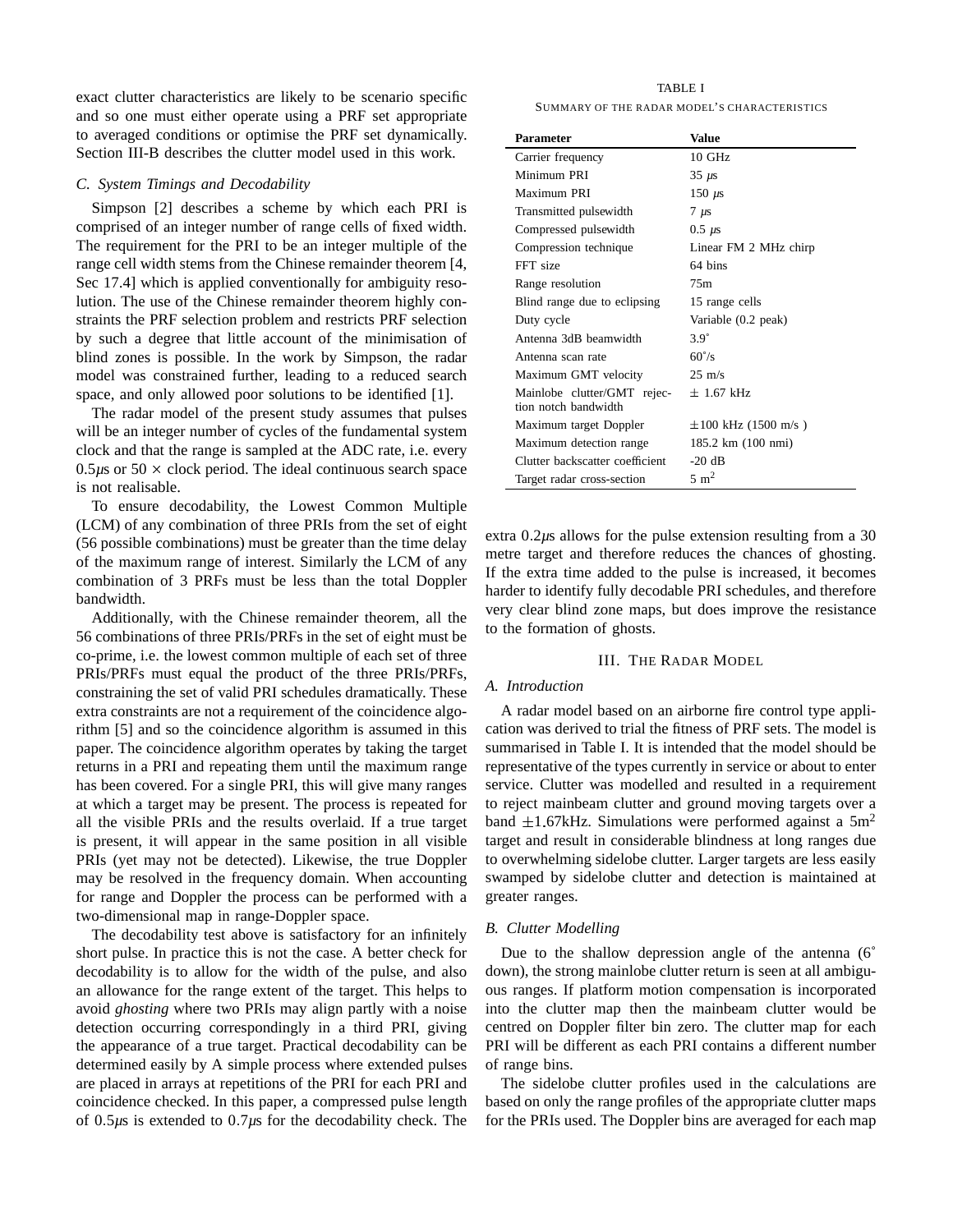after notching out the mainbeam clutter return to give a good one dimensional approximation of the full clutter map.

# IV. EVOLUTIONARY ALGORITHMS AND THEIR APPLICATION TO THE PROBLEM

# *A. Introduction*

Evolutionary Algorithms are optimisation procedures which operate over a number of cycles (generations) and are designed to mimic the natural selection process through evolution and survival of the fittest [6]. A *population* of *M* independent individuals is maintained by the algorithm, each individual representing a potential solution to the problem. Each individual has one *chromosome*. This is the genetic description of the solution and may be broken into *n* sections called *genes*. Each gene represents a single parameter in the problem, therefore a problem that has eight unknowns for example, would require a chromosome with eight genes to describe it.

The three simple operations found in nature; natural selection, mating and mutation are used to generate new chromosomes and therefore new potential solutions. In this paper, new chromosomes were generated by a combination of mating (otherwise known as *crossover*) and applying Gaussian noise, with a standard deviation that reduced with each generation, to each gene in each chromosome. Each chromosome is evaluated at every generation using an *objective function* that is able to distinguish good solutions from bad ones and to score their performance. With each new generation, some of the old individuals die to make room for the new, improved offspring. Despite being very simple to code, requiring no directional or derivative information from the objective function and being capable of handling large numbers of parameters simultaneously, evolutionary algorithms can achieve excellent results.

# *B. Applying evolution to the problem*

Earlier work by Davies and Hughes [1] concluded that evolutionary algorithms were capable of finding optimum, or near optimum, medium PRF schedules to minimise blind zones in a fraction of the time taken by the exhaustive search method. The blind-zone maps in this paper cover a range-Doppler space that is over six times larger than the space considered by Davies and Hughes and has a vastly improved clutter model and fifty times as many PRIs to choose from, when using equivalent radar models (11501 compared to 230).

#### *C. Evolutionary coding strategies*

In the present study we optimise the selection of PRIs using a real-value evolutionary algorithm to generate near continuous PRIs and the coincidence algorithm to resolve ambiguities. This scheme ensures that a vast number of PRIs are available to the optimisation process and that the timings of each PRI may be derived from a 100MHz clock. With such a vast search space available to the optimisation process, it has been possible to select PRI sets for ambiguity resolution, minimisation of blind zones and the removal of blind velocities.

Each chromosome forms a trial solution to the problem and consists of a set of eight (or nine) genes that lie in the interval  $[0, 1)$ . These genes are then decoded into a PRI schedule, which is then used within a radar model to assess the schedule's quality and to ensure that the schedule meets certain constraints. The chromosome is transformed into a PRI set by first generating a set,  $P$ , containing all possible choices of PRI (11501 in the example in this paper). The first PRI is chosen as the  $i^{th}$  PRI with *i* given by the total number of available PRIs ( $\|\vartheta\|$ ) multiplied by the value of the first gene, giving a choice of 1 in 11501. The PRI chosen is removed from the set  $P$ . The second PRI is chosen in a similar way, this time being a choice of 1 of 11500. The remaining set  $P$ is now checked and any PRIs that are not decodable in both range and Doppler with the two PRIs chosen, or which may lead to severe ghosting are removed from the set  $P$ . Any PRIs that would also lead to a blind velocity are also pruned. The third and subsequent PRIs can now be chosen similarly, given the reduced set of  $P$ , and reducing the set accordingly after choosing each PRI. For PRIs four onwards, decodability must be checked between each PRI in the set  $P$  and each pair of the PRIs already chosen. This process will ensure that the PRI set is fully decodable. If  $||P|| = 0$  before all the PRIs are chosen, the objective is set to be totally blind.

The objective function provides a measure of how well an individual performs in the problem domain. In this case, the objective function is the total area of the blind zone map (in metres Hertz) with four or more PRFs clear. The decoding process has already ensured that the PRF set is fully decodable with reduced ghosting and no has blind velocities.

A simple evolutionary programme [6] with a base population of  $M = 50$  trial solutions was used as the evolutionary engine. The evolutionary programme operates by creating  $N = 50$  new trial solutions at each generation, and evaluating them for blind zone performance. The best 50 overall from the  $N + M$  set are then chosen for the next generation. In this particular algorithm, an initial population of 100 trial solutions was used, of which the best 50 were chosen for generation 1.

The algorithm was terminated after 100 generations and the best solution selected (i.e. best blind zone performance) as the final PRI set for use. This size of population and number of generations provided a reasonable number of sample solutions from the problem domain without incurring unmanageable processing times. Evolutionary programmes are very simple, yet very powerful optimisation algorithms.

#### *D. Summary*

The maximum transmitter duty cycle (20%) constrains the maximum acceptable PRF to be 28.57kHz. The width of the mainbeam clutter rejection notch  $(\pm 1.67kHz)$  constrains the minimum PRF to be 6.67kHz, allowing the clutter to occupy up to a maximum of half the PRF. The PRI constraints, combined with the chromosome transformation algorithm means all PRI sets are decodable, retain good target visibility and are not prone to blind velocities. Repeated generations of the evolutionary algorithm optimisation process continue to refine target visibility by minimising blind zones, subject to blind velocity and ghosting checks.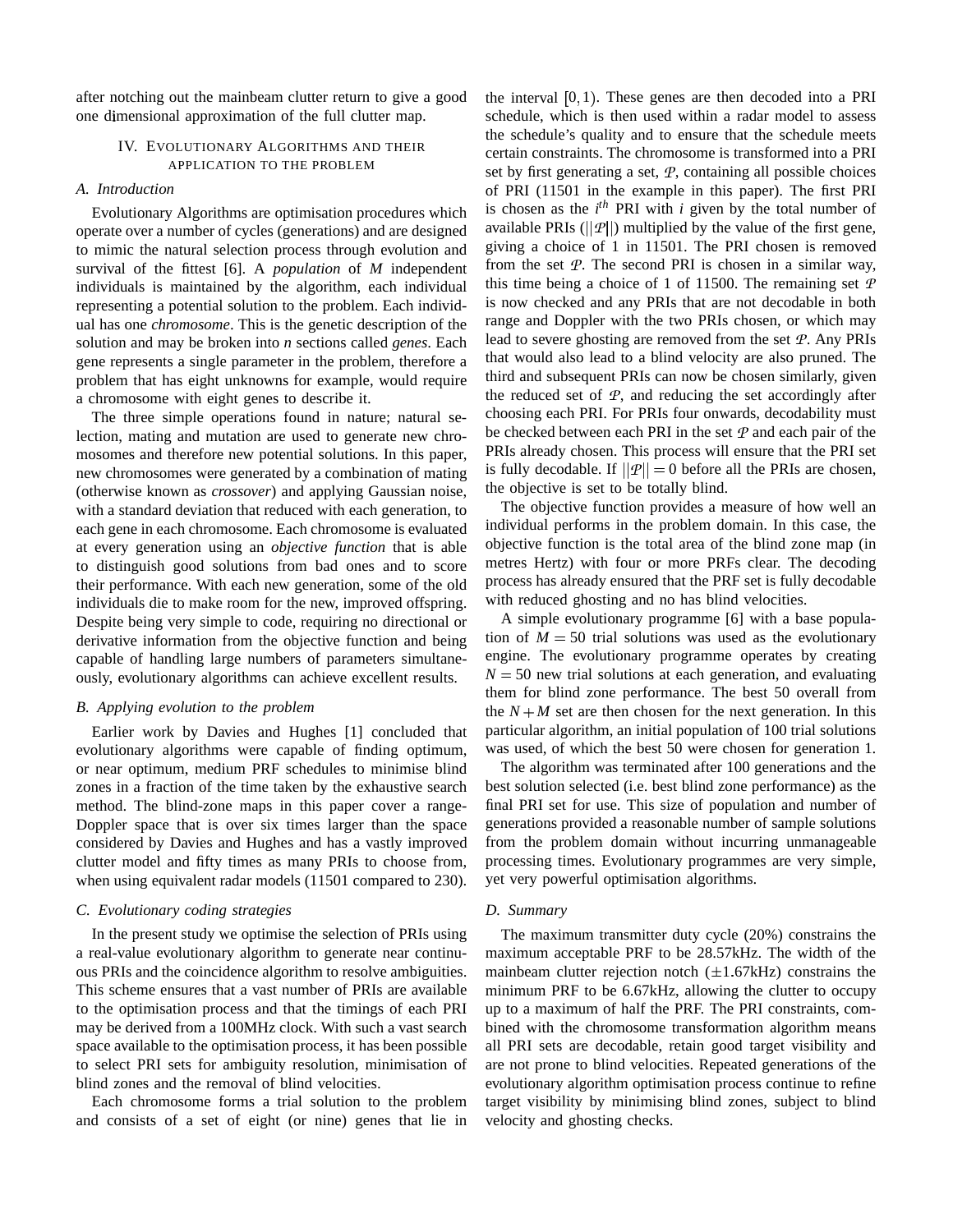#### TABLE II

PERFORMANCE OF EVOLUTIONARY ALGORITHM OVER 100 TRIALS FOR 3 OF 8 DECODING.

| <b>Best</b> | 58.37% |
|-------------|--------|
| Worst       | 59.91% |
| Mean        | 59.01% |
| Median      | 59.02% |
| ი           | 0.28%  |
|             |        |

# V. RESULTS

# *A. Introduction*

Trials of the radar model and evolutionary algorithm were conducted with each experiment having a population of 50 PRI schedules over 100 generations, for a 5*m*<sup>2</sup> target. The effectiveness of the evolutionary algorithm routine was initially assessed searching for optimum 8-PRF schedules. Once the ability of the evolutionary algorithm to find optimum, or nearoptimum, 8-PRF schedules was confirmed, the evolutionary algorithm was tasked with searching for optimum 9-PRF schedules.

# *B. Optimum 8-PRF Schedules*

Each of the experiments was repeated 100 times in order to generate statistics on the repeatability of the evolutionary algorithm results. Table II shows the statistics for the 3 of 8 problem, with the performance indicated by the percentage of the blind zone map that has fewer than four PRFs clear.



Fig. 3. Blind zone map for best 3 of 8 solution, 5  $m^2$  target

Figure 3 shows the blind zone map for the best 3 of 8 solution found. Table III shows the PRIs used, the mean PRI, mean duty cycle and range-Doppler area that is blind. For an 8 PRF schedule, the mean PRI must be less than 100.4*µ*s (assuming 65ms dwell time and 1.7ms lost per PRI in change over).

TABLE III PRI SET FOR BEST 3 OF 8 STRATEGY (*µ*S)

| 63.11 69.97 77.07 81.31 90.06 99.90 109.75 119.00 |                |
|---------------------------------------------------|----------------|
| Mean PRI                                          | $88.77\mu s$   |
| Mean duty cycle                                   | 7.89 %         |
| Peak duty cycle                                   | 11.09 %        |
| Min range/Doppler blindness (m.Hz)                | $1.0629e + 10$ |

# *C. Optimum 9-PRF Schedules*

Figure 4 shows the blind zone map for the best 3 of 9 solution found. Table IV shows the statistics for the 3 of 9 problem, with the performance indicated by the percentage of the blind zone map that has fewer than four PRFs clear.

TABLE IV PERFORMANCE OF EVOLUTIONARY ALGORITHM OVER 100 TRIALS FOR 3 OF 9 DECODING.

| <b>Best</b> | 53.74% |
|-------------|--------|
| Worst       | 55.02% |
| Mean        | 54 46% |
| Median      | 54.51% |
| C)          | 0.26%  |
|             |        |

TABLE V PRI SET FOR BEST 3 OF 9 STRATEGY (*µ*S)

| 65.00 65.62 72.41 79.96 83.92 88.44 93.30 102.84 112.41 |              |
|---------------------------------------------------------|--------------|
| Mean PRI                                                | $84.88\mu s$ |
| Mean duty cycle                                         | 8.25 %       |
| Peak duty cycle                                         | 10.77 %      |
| Min range/Doppler blindness (m.Hz)                      | $9.7876e+9$  |

Table V shows the PRIs, the mean PRI, mean duty cycle and range-Doppler area that is blind for the best 3 of 9 solution found. For a 9 PRF schedule, the mean PRI must be less than 86.3*µ*s.

# *D. Evolutionary algorithm Performance*

With each run of the search routine, different near-optimum PRF schedules are found, although the range-Doppler blindness varies marginally (by about 1-2%). This implies that the PRI search space contains many local optimum solutions with similar range-Doppler blindness performances. The average and peak duty cycles of these solutions are found to be consistent with those of some modern fielded radars.

With the optimisation being performed against small targets with respect to the clutter, large black areas occur towards the top of the blind-zone map due to the sidelobe clutter levels. With larger targets, the long-range region of the blind zone map is clearer. Figures  $3 \& 4$  show blind zone maps for schedules that are fully decodable and have no blind ranges.

With code that has not been optimised for speed and on a modern desktop computer (1GHz Pentium 3), each run of the evolutionary algorithm takes approximately 3 hours. This